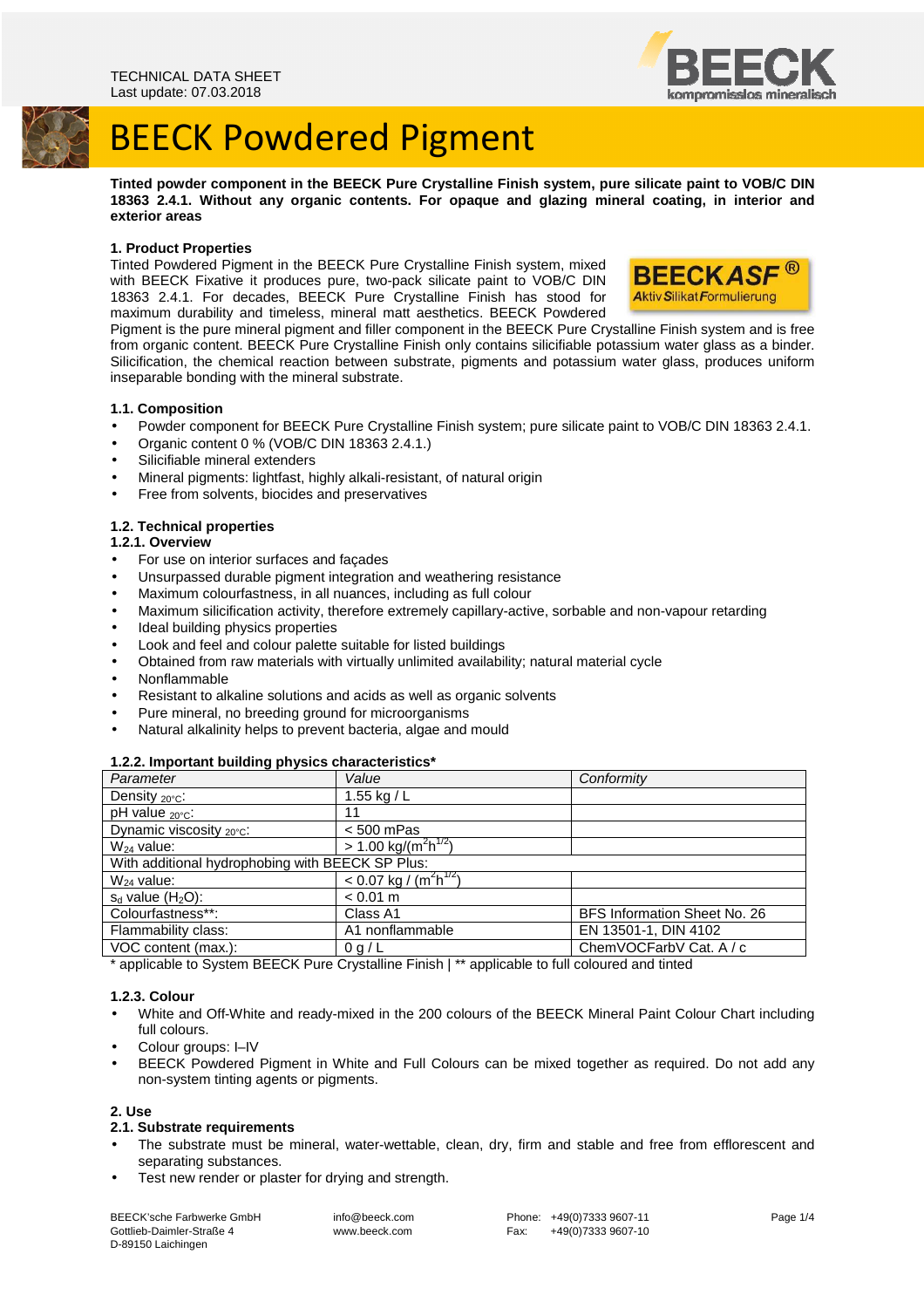

- Carefully make good chipped surfaces and misses with the same type of material and the same texture.
- Use render or plaster to repair cracked substrates. Areas with hairline cracks and minor structural defects: precoat the whole surface with BEECK Quartz Filler.
- Clean pressure-sensitive surfaces carefully.
- Prepare algae infested façades with BEECK Fungicide according to the factory specifications.
- Ensure uniform substrates and careful application on high visual quality surfaces and in glancing light.
- Always try out on a test area of the paint system under on site conditions on critical and visually high-quality surfaces.
- For silicate glazing techniques on low wettability and synthetic-resin modified surfaces, e.g. ETICS: Use BEECK MBA-Fixative instead of BEECK Fixative.

## **2.2. Brief information on the standard system**

- Apply two opaque coats of BEECK Pure Crystalline Finish. An additional intermediate coat is advisable on exposed surfaces exposed to the weather and where there is no roof overhang, e.g. on church towers and noise barriers.
- Optimally adjust BEECK Pure Crystalline Finish to the substrate and use by adding fixative.
- Use BEECK Etching Fluid according to the factory specifications to remove sinter skin from new plaster or render.
- Preset absorbent and chalking substrates with BEECK Fixative, thinned with 2 parts water.
- Use BEECK Quartz Filler as a primer coat or additive on critical surfaces, see 2.5. Auxiliary products.
- Optional: subsequent hydrophobing and long-term preservation with BEECK SP Plus, see 2.5. Auxiliary products.

## **2.3. Substrate and preparatory treatment**

• **Lime plaster/render (PI/CSII), lime-cement plaster/render (PII), cement plaster/render (PIII); porous, absorbent and without water repellency:** 

Test render or plaster for drying and strength. Use BEECK Etching Fluid to remove sinter skin on solid plaster or render, or grind off. Do not etch thin coat plasters or renders and composite systems (e.g. ETICS). Prime absorbent plaster or render with BEECK Fixative, thinned with 2 parts water. To prepare plasters and renders whose surface is sanding, but which are still firm: repeatedly flow coat with 1 part BEECK Fixative and 5 parts water until saturated. In case of hairline cracks and structural defects, use BEECK Quartz Filler according to the factory specifications. Allow air-lime plasters and renders to carbonate sufficiently before coating and always try out on a test area on site due to the required minimum strength.

## • **Concrete, fair-faced concrete:**

Use high pressure cleaner and BEECK Formwork Oil Remover according to the factory specifications to clean concrete pore-deep and to remove any residual release agent, and then rinse with plenty of clean water. Clean thoroughly in interior areas too; try out first by wettening a test area with sprayed on water! Preset with BEECK Fixative, thinned with 2 parts water. Alternatively, for glazing technique on fair-faced concrete: BEECK MBA-Fixative.

#### • **Brick, calcium silicate masonry, natural stone:**

Clean substrate properly. Check for efflorescence (e.g. salt edges, iron salts), moisture damage and absorbency. Make good defective joints and bricks. Preset with BEECK Fixative, thinned with 2 parts water. Do not use on glaze, clinker, ceramic and non-porous natural stone, e.g. granite.

- **Old silicate and lime-based coatings:** Check the firmness of existing coatings, clean thoroughly by highpressure cleaning and / or brush off. Preset with BEECK Fixative, thinned with 2 parts water. Strip or blast clean surface to remove film-forming existing coatings.
- **Unsuitable substrates** are horizontal or sloping surfaces exposed to the weather, less stable, pore-free, efflorescent surfaces and non-alkali-resistant substrates such as wood-based materials (MDF, OSB), clay or loam, gypsum, and plastics as well as film-forming, non- firm and plasto-elastic coatings.
- **Defective substrates** require a differentiated approach. Apply renovation plaster or render to damp, salt contaminated surfaces, basement walls and base areas, then apply a primer coat of BEECK Quartz Filler on the whole surface.

## **2.4. Application instructions**

## **2.4.1. General information**

Check substrate suitability as required (see 2.1 and 2.3). Pay particular attention to the absorbency, strength and texture of the respective substrate. Try out on a test area before using on high quality and critical surfaces. Ensure that the product is used by qualified persons only.

- Carefully cover surfaces which are not to be treated especially glass, ceramics, window sills, expansion joints, lacquer and anodic coatings – and protect them from splashes.
- Provide personal protective equipment.

BEECK'sche Farbwerke GmbH Gottlieb-Daimler-Straße 4 D-89150 Laichingen

 info@beeck.com www.beeck.com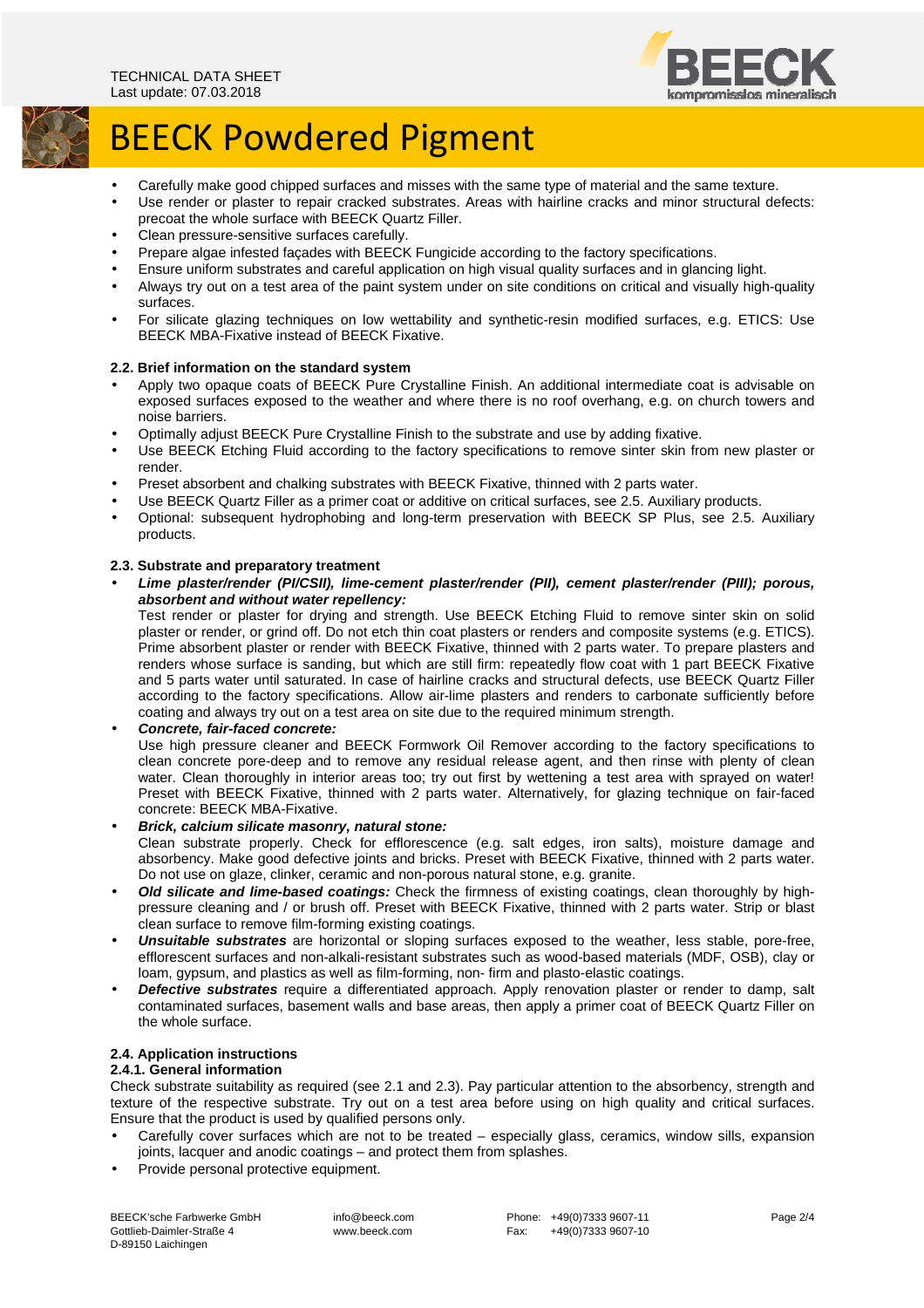

- Before use, soak BEECK Pure Crystalline Finish according to the factory specifications. Before use, stir thoroughly with powered mixing paddle.
- Only use containers from the same production batch to coat self-contained areas.
- Especially when using tinted coatings, ensure sufficient qualified workers and a smooth, uninterrupted coating process.
- Do not use in wet conditions, if there is a risk of frost, on hot surfaces or in the blazing sun.
- Minimum application temperature: +8°C
- Drying time per coat: at least 12 hours between coats for opaque coat, at least 8 hours for silicate glaze
- Protect fresh coats from rain and the blazing sun; hang up scaffolding sheeting in front of the surface worked on.

### **2.4.2. Application**

- **Opaque coat with BEECK Pure Crystalline Finish:**
- **Preparation:** 
	- Add 25 kg (8 kg, 4 kg) BEECK Powdered Pigment to 30 kg (10 kg, 5 kg) BEECK Fixative, stir thoroughly.
	- Soak for at least 2 hours, ideally over night. Stir occasionally. Close container airtight during breaks. Use up soaked paint within 4 weeks.
- **Apply with BEECK Mineral Paint Brush:** 
	- Avoid applying on areas that have started to dry.
	- Cut-in edges smoothly and seamlessly, wet-on-wet, together with the main area.
	- Apply on self-contained areas: quickly, smoothly and seamlessly, with no overlapping, uniformly and in one continuous pass.

- Coats

Primer coat: Depending on the weather and substrate, thin with BEECK Fixative until coatable, approx. 3 kg for a batch of 25 kg / 30 kg. If the coatability is optimally set, the coating neither fuses on the surface, nor does it run off the surface of, for example, plaster or render projections. Apply an additional intermediate coat on exposed surfaces if necessary.

Topcoat: Drying time: at least 12 hours per pass. If necessary, thin with a small amount of BEECK Fixative for optimally smooth coatability.

## **Refer to the BEECK Fixative technical data sheet.**

• **Glaze coat with BEECK Pure Crystalline Finish:** 

Check glaze technique and substrate suitability on test area on site. Use BEECK MBA-Fixative instead of BEECK Fixative on low wettability substrates and on BEECK Quartz Filler.

- **Preparation:** 
	- Thin 1 kg BEECK Fixative with 1 kg water. Add approx. 200  $g 500$  g BEECK Powdered Pigment, depending on the required colour strength.
	- If using BEECK MBA-Fixative: Mix 1 L MBA-Fixative and 1 L water. Add approx. 200 g 500 g BEECK Powdered Pigment.
- **Use:** 
	- Apply watercolour-like in 2 3 glaze coats using the BEECK Mineral Paint Brush or BEECK Oval Brush.
	- 3 glaze coats are required in exposed outdoor areas.
	- Apply thin coats, smoothly, seamlessly and without overlapping.
	- Drying time: at least 8 hours per glaze coat.

#### **Refer to the BEECK Fixative technical data sheet.**

- **Long-term preservation with BEECK SP Plus recommended for:** 
	- Representative façades and buildings without roof overhang as well as on noise barriers with high exposure to dirt and rain. Due to silicification, wait at least 10 days before applying BEECK SP Plus on the silicate glaze.

#### **2.5. Auxiliary products**

- BEECK Etching Fluid for removing sinter skin on solid new plaster or render. Do not etch thin coat renders or plasters or composite material, e.g. ETICS.
- BEECK Fungicide, against algae growth according to the factory specifications. Determine effectiveness on specific property by trying out on a test area on site exposed to long-term weathering.
- BEECK Quartz Filler P, fibre-reinforced slurry additive (powder) for primer and intermediate coat on substrates with, for example, individual hairline cracks. Primer coat: Add 25 kg BEECK Powdered Pigment and 50 kg BEECK Quartz Filler P to 30 kg BEECK Fixative and leave to soak overnight. Adjust by adding approx. 10 kg BEECK Fixative.

Intermediate coat: Soak 25 kg BEECK Powdered Pigment and 25 kg BEECK Quartz Filler P in 30 kg BEECK Fixative. Adjust by adding approx. 5 kg BEECK Fixative. Apply with BEECK Mineral Paint Brush, smoothly and seamlessly and without grain pockets. Apply topcoat in same colour with BEECK Pure Crystalline Finish without adding BEECK Quart Filler P.

 info@beeck.com www.beeck.com